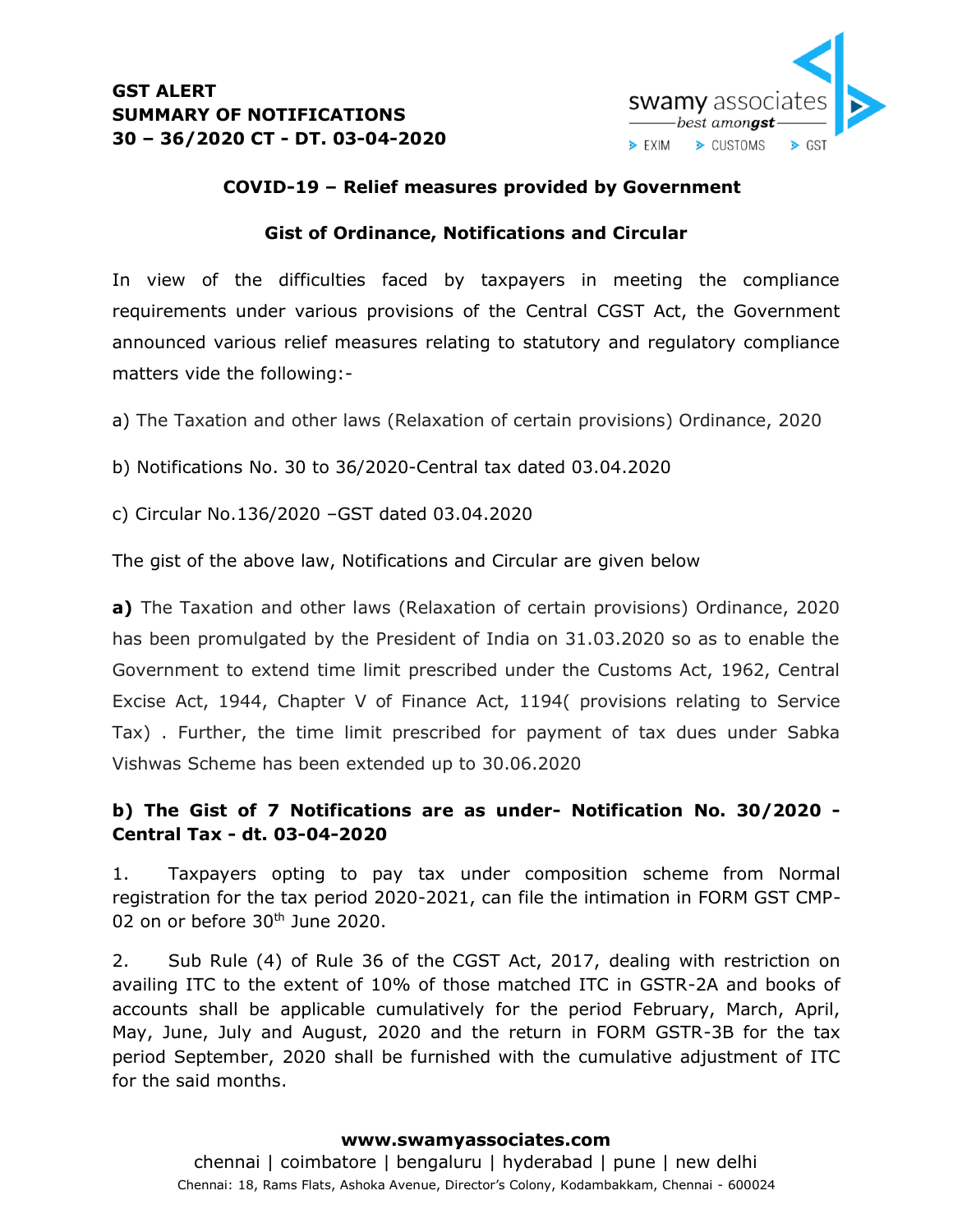## **GST ALERT SUMMARY OF NOTIFICATIONS 30 – 36/2020 CT - DT. 03-04-2020**



**Notification No. 31&32/2020 and 36/2020 – Central Tax - dt. 03-04-2020**

**The due date for filing GSTR 3B has not been extended. Instead the Government has given relief to the tax payers by way of NIL or reduced interest after specified period. The details are tabulated below for ease of reference**

| For tax payers having aggregate turnover of more than Rs.5 Crores |       |                 |                          |                                                                                                                                                           |
|-------------------------------------------------------------------|-------|-----------------|--------------------------|-----------------------------------------------------------------------------------------------------------------------------------------------------------|
| Sl.No                                                             | Month | <b>Interest</b> | Period                   | Conditions                                                                                                                                                |
| 1                                                                 | Feb   | $0\%$           | 21.03.2020 to 04.04.2020 | If GSTR 3B is not filed on or before<br>24.06.2020, then the concessional<br>rate of interest is not applicable and<br>Interest @ 18% is payable from the |
|                                                                   |       | 9%              | 05.04.2020 to 24.06.2020 |                                                                                                                                                           |
| $\mathcal{P}$                                                     | Mar   | 0%              | 21.04.2020 to 05.05.2020 |                                                                                                                                                           |
|                                                                   |       | 9%              | 06.05.2020 to 24.06.2020 |                                                                                                                                                           |
| 3                                                                 | Apr   | $0\%$           | 21.05.2020 to 04.06.2020 | due dates of the respective months.                                                                                                                       |
|                                                                   |       | 9%              | 05.06.2020 to 24.06.2020 |                                                                                                                                                           |
| 4                                                                 | May   | $0\%$           | 21.06.2020 to 27.06.2020 | Due date for GSTR 3B extended up to<br>27.06.2020                                                                                                         |

| For tax payers in TN having aggregate turnover of more than Rs.1.5 Crores up to 5 Crores |       |                 |                          |                                      |  |
|------------------------------------------------------------------------------------------|-------|-----------------|--------------------------|--------------------------------------|--|
| Sl.No                                                                                    | Month | <b>Interest</b> | Period                   | <b>Conditions</b>                    |  |
| 1                                                                                        | Feb   | 0%              | 23.03.2020 to 29.06.2020 | If GSTR 3B is not filed on or before |  |
|                                                                                          |       |                 |                          | 29.06.2020, then interest @ 18% is   |  |
| $\mathcal{P}$                                                                            | Mar   | $0\%$           | 23.04.2020 to 29.06.2020 | payable from the respective due      |  |
|                                                                                          |       |                 |                          | dates.                               |  |
|                                                                                          |       |                 |                          | If GSTR 3B is not filed on or before |  |
| 3                                                                                        | Apr   | $0\%$           | 23.05.2020 to 30.06.2020 | 30.06.2020, then interest @ 18% is   |  |
|                                                                                          |       |                 |                          | payable from 23.05.2020              |  |
| 4                                                                                        | Mav   | 0%              | 23.06.2020 to 12.07.2020 | Due date for GSTR 3B extended up to  |  |
|                                                                                          |       |                 |                          | 12.07.2020                           |  |

#### **www.swamyassociates.com**

chennai | coimbatore | bengaluru | hyderabad | pune | new delhi Chennai: 18, Rams Flats, Ashoka Avenue, Director's Colony, Kodambakkam, Chennai - 600024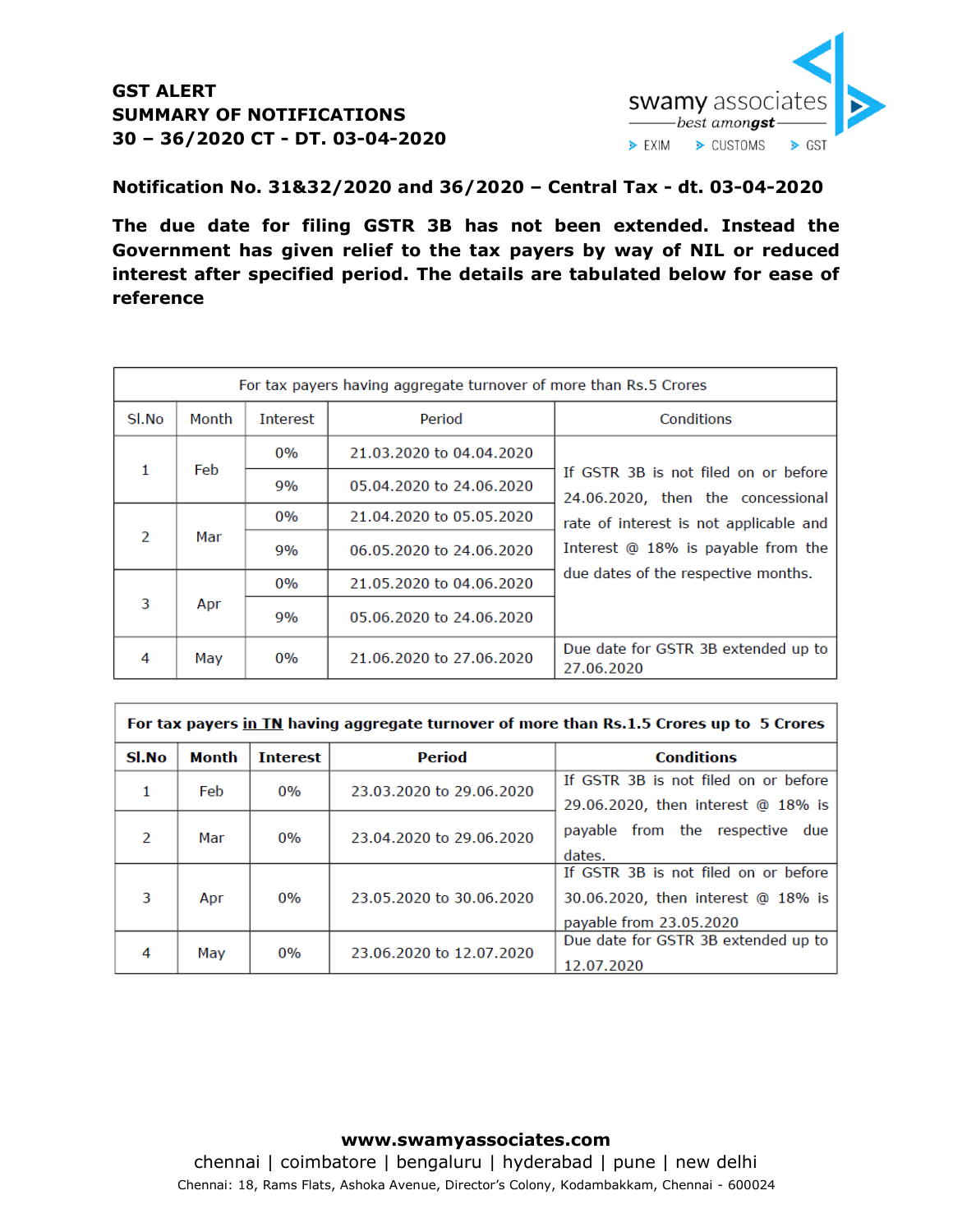

# **GST ALERT SUMMARY OF NOTIFICATIONS 30 – 36/2020 CT - DT. 03-04-2020**

| For tax payers in TN having aggregate turnover up to Rs 1.5 Crores |       |                 |                          |                                      |  |
|--------------------------------------------------------------------|-------|-----------------|--------------------------|--------------------------------------|--|
| Sl.No                                                              | Month | <b>Interest</b> | Period                   | <b>Conditions</b>                    |  |
|                                                                    |       |                 |                          | If GSTR 3B is not filed on or before |  |
|                                                                    | Feb   | 0%              | 23.03.2020 to 30.06.2020 | 30.06.2020, then interest @ 18% is   |  |
|                                                                    |       |                 |                          | payable from 23.03.2020              |  |
|                                                                    |       |                 |                          | If GSTR 3B is not filed on or before |  |
|                                                                    | Mar   | 0%              | 23.04.2020 to 03.07.2020 | 03.07.2020, then interest @ 18% is   |  |
|                                                                    |       |                 |                          | payable from 23.04.2020              |  |
|                                                                    |       |                 |                          | If GSTR 3B is not filed on or before |  |
| 3                                                                  | Apr   | 0%              | 23.05.2020 to 06.07.2020 | 06.07.2020, then interest @ 18% is   |  |
|                                                                    |       |                 |                          | payable from 23.05.2020              |  |
|                                                                    |       |                 |                          | Due date for GSTR 3B extended up to  |  |
|                                                                    | May   | $0\%$           | 23.06.2020 to 12.07.2020 | 12.07.2020                           |  |

**Late fee and penalty for belated filing of GSTR Return is also waived subject to the condition that returns for all the periods are filed on or before the extended due date as referred above.**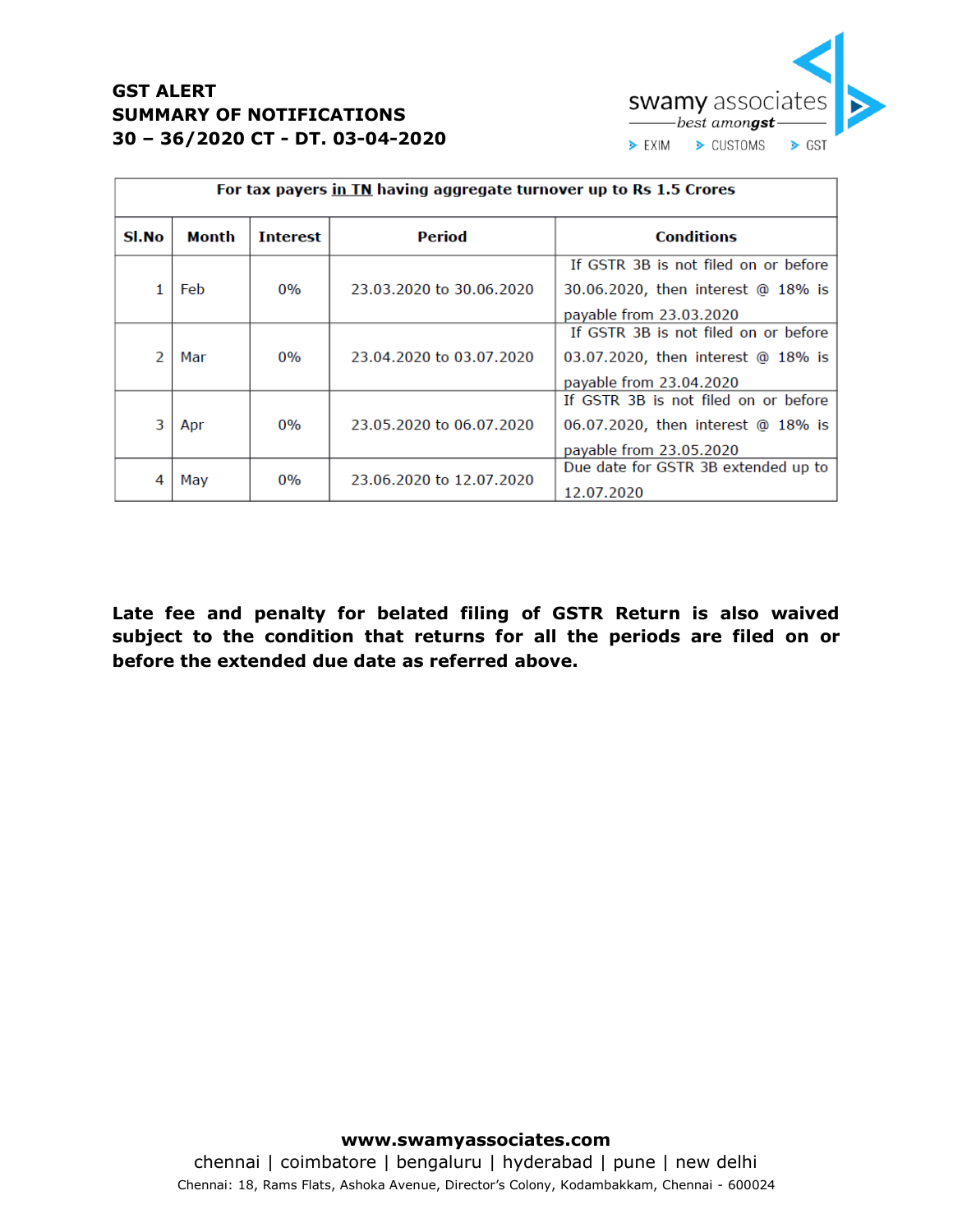

## **GST ALERT SUMMARY OF NOTIFICATIONS 30 – 36/2020 CT - DT. 03-04-2020**

## **Notification No. 33/2020 - Central Tax - dt. 03-04-2020**

The due for filing of GSTR-1 has not been extended for the period February 2020 to April 2020, it remains the same as  $11<sup>th</sup>$  day of subsequent month.

Waiver of Late Fee for delaying in filing of GSTR-1 for the tax period:

| <b>Type of</b><br><b>Return</b> | <b>Period of Returns</b>            | <b>Date of filing</b>                                           |
|---------------------------------|-------------------------------------|-----------------------------------------------------------------|
| Monthly                         | <b>March 2020</b><br>to<br>May 2020 | If filed on or before 30-06-2020.                               |
| Quarterly<br><b>Filers</b>      | March, 2020                         | For the quarter ending $31st$ If filed on or before 30-06-2020. |

### **Notification No. 34/2020 - Central Tax - dt. 03-04-2020**

Tax Payers who have opted Composition Scheme:

a) Due date for paying tax in FORM GST CMP-08 for the quarter ending 31st March, 2020, extended till the  $7<sup>th</sup>$  July, 2020.

b) Due date for filing the return in FORM GSTR-4 for the financial year ending 31st March, 2020, extended till the 15<sup>th</sup> July, 2020.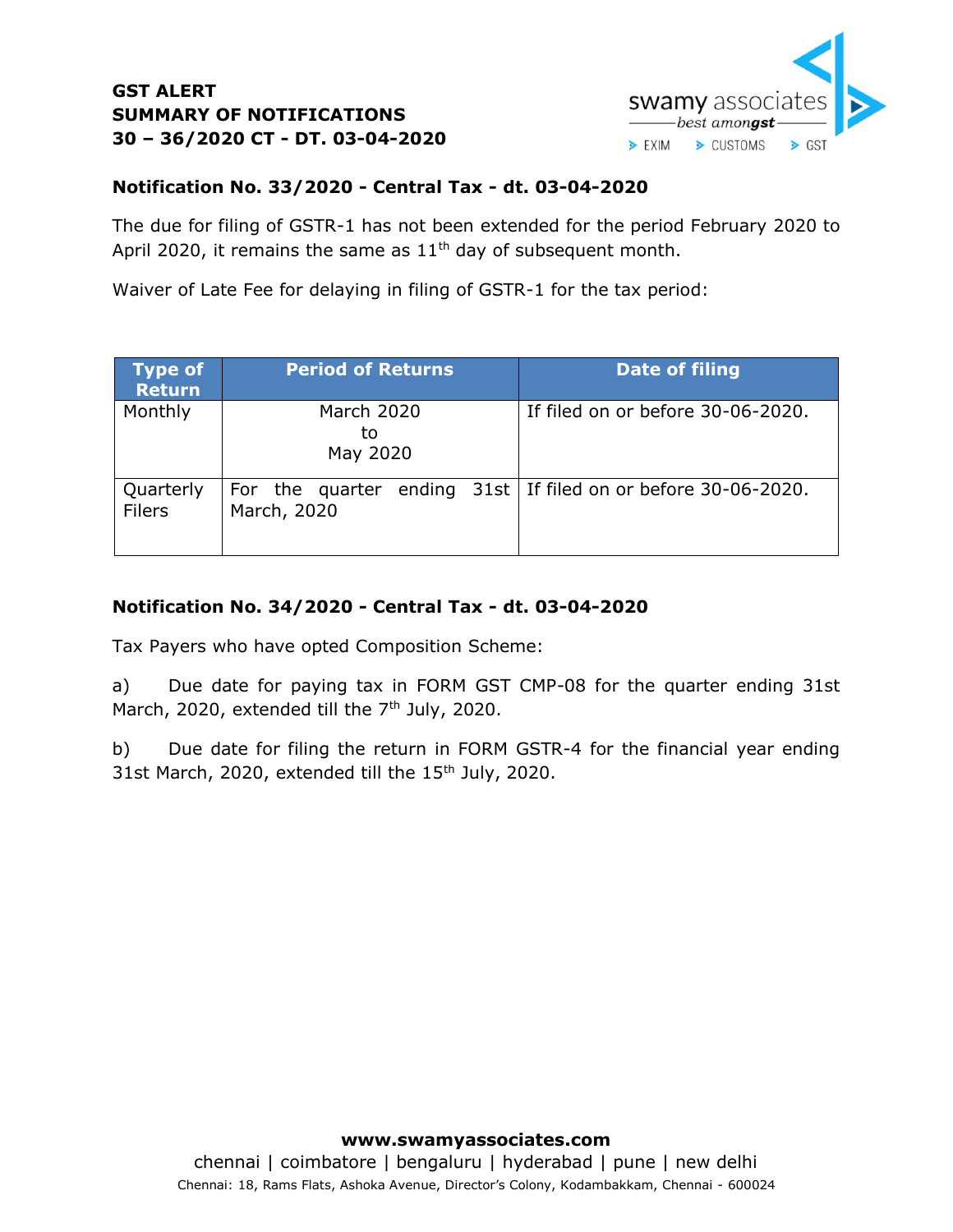

## **Notification No. 35/2020 – Central Tax – dt. 03-04-2020**

Apart from the relief for GST payment and waiver of interest and late fee/penalty in filing the Returns, the time limit under various other provisions has been extended up to 30.06.2020 vide Notification No. 35/2020. This Notification is issued under Section 168A of the CGST Act, 2017, which was inserted through Ordinance, in view of the spread of pandemic COVID-19.

1. a) Completion of any proceeding or passing of any order or issuance of any notice, intimation, notification, sanction or approval, by any authority, commission or tribunal,

b) Filing of any appeal, reply or application or furnishing of any report, document, return, statement or such other record

falls during the period from  $20<sup>th</sup>$  March 2020 to 29<sup>th</sup> June 2020, the due date is extended to 30<sup>th</sup> June 2020.

c) The extension granted under this notification shall not be applicable in the following compliances:

> i) Determination of Time and Value of Supply – Chapter – IV of the CGST Act, 2017,

> ii) Lapsing of Composition Scheme on crossing the aggregate turnover, registration, issue of tax invoice, debit note & credit note, filing of GST returns, levy of late fee, interest, power to arrest, liability of partners of firm to pay tax, penalty on bill trading transactions, detention, seizure and release of goods in transit, issue of e way bill.

2. Where the validity of E-way bill expires validity expires during the period 20<sup>th</sup> March, 2020 to 15<sup>th</sup> April, 2020, the validity period of such e-way bill shall be deemed to have been extended till the 30<sup>th</sup> April, 2020.

3. By implication, the due date for furnishing returns by Non-resident taxable person (GSTR-5), Input Service Distributor (GSTR-6), Tax Deducted at Source (GSTR-7) and Tax Collected at Source (GSTR-8), for the tax period pertaining to March, 2020 to May, 2020, can be filed on or before the 30<sup>th</sup> June 2020.

4. The above benefit of time extension would also be available to merchant exporter who is mandated to export the goods within 90 days of from the date of issue of a tax invoice by the registered supplier. Therefore, if the 90 days limit falls during the period  $20<sup>th</sup>$ March 2020 to  $29<sup>th</sup>$  June 2020, the time limit would get extended to 30.06.2020.

#### **www.swamyassociates.com**